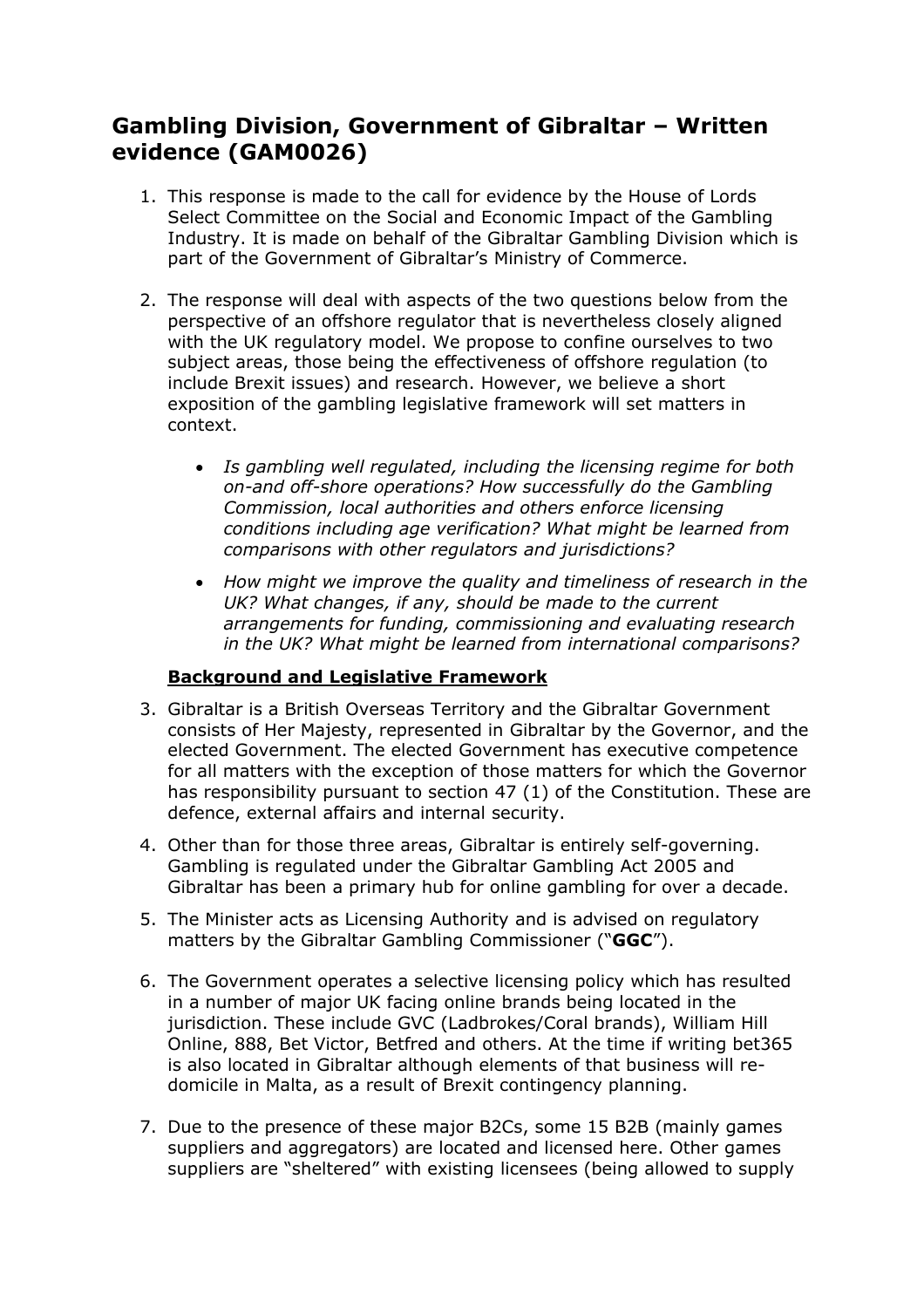Gibraltar licensees under the control of a current licensed operator) and all software suppliers with whom licensees wish to do business are subject to approval by the Gambling Division.

- 8. We estimate that at least 75% of UK online betting takes place in or from Gibraltar with a significant but lesser percentage of UK online gaming taking place.
- 9. The gambling industry is a very large part of the Gibraltar economy, contributing around 25% of GDP and employing some 3500 workers. Many of these are cross border workers travelling from Spain into Gibraltar every day to work. Companies based here pay corporation tax, PAYE and a low rate of gaming tax (0.15% of gross gambling yield).
- 10.That said, and for the avoidance of doubt, these companies pay UK point of consumption tax on gross gambling yield from UK customers. UK facing operators are also subject to a dual regulatory regime being regulated by the Gambling Commission of Great Britain and the Gibraltar Gambling Division.
- 11.The Gibraltar regulatory regime requires operators to have social responsibility measures in place and for operators to comply with the Gibraltar Proceeds of Crime Act 2015. The Gambling Commissioner is the industry regulator for the purposes of anti-money laundering and countering terrorist financing. Gibraltar is currently in the process of updating its gambling legislative framework to include a more flexible enforcement regime with similarities to the UK regime. A compliance based approach will be maintained, with sanctions reserved for the most serious cases of regulatory failure.
- 12.As mentioned above, Gibraltar sets a high licensing bar and devotes resources to carrying out robust due diligence on licensees and software suppliers.
- 13.Through the Joint Ministerial Committee (UK and Gibraltar), Gibraltar is the only jurisdiction which has secured specific guaranteed access to the UK gambling market in a post Brexit environment.

# **Offshore Regulation**

- 14.It is our view that a situation where UK facing operators are based in Gibraltar does not impede effective UK gambling regulation. In fact, there is the capacity, post-Brexit, to enhance the regulatory alignment between the UK and Gibraltar, given the unique constitutional relationship.
- 15.There is already a Memorandum of Understanding (MOU) in place between the Gambling Commission of Great Britain (GBGC) and the GGC. This covers policy and cooperation across the wider spectrum of regulation. There is scope for more coordination at a compliance level and in relation to matters of social responsibility.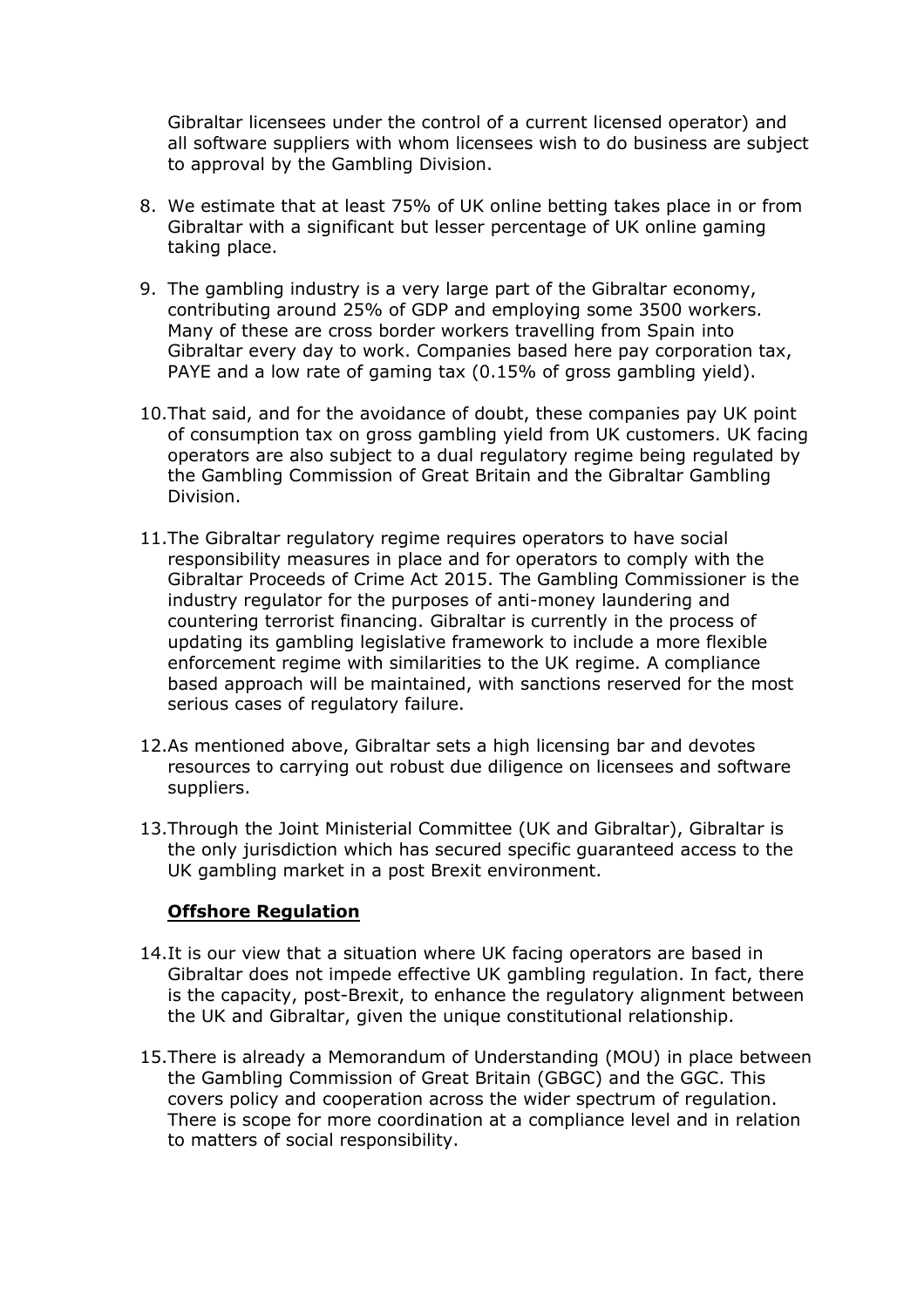- 16.One of the main advantages for Gibraltar, in terms of regulation, is the geographical proximity of the regulator to all of the operators. This has aided an understanding of the industry without undermining the integrity of the regulatory regime.
- 17.Emerging issues can be dealt with quickly and there is scope in a developed relationship for the GBGC and the GGC to pursue common objectives, including the protection of vulnerable persons, under a regulatory framework that is broadly similar.
- 18.Gibraltar is in the process of a legislative review that will update both primary/secondary legislation and the wider regulatory framework. The proposals include adopting some regulatory best practice from the UK.
- 19.Information sharing between regulators (with consent or statutory gateways) may reduce regulatory bureaucracy for operators and increase the effectiveness of UK and Gibraltar regulation.
- 20.With a will to do so, there is also scope for the passporting of licenses and other regulatory approvals between the two jurisdictions.
- 21.The tensions that existed between the two jurisdictions during the litigation concerning the imposition of the UK point of consumption tax have all but disappeared and the imposition of that tax did not see a migration of operators away from Gibraltar as predicted by some commentators. Brexit could have a more significant effect.

### **Brexit Issues**

- 22.The Gambling Commission of Great Britain (GBGC) currently operates a policy of being neutral on the issue of the location of gambling servers and other key gambling equipment under certain conditionality. The primary condition is that in the event of a regulatory investigation or enquiry that data is unequivocally available for review.
- 23.Before the vote to leave the European Union, the UK Government, through the auspices of DCMS was an active participant in the European Commission debate concerning the abolition of the legislative frameworks of individual EU jurisdictions that supported "data localisation".
- 24.There was, and still is, a push to create an EU Single Digital Market strategy, in terms of data transfer, with localisation of data (storage on local servers) only being exempted on national security grounds. The intention of the policy was to support the growth of the European IT data industry where certain jurisdictions (Netherlands, Republic of Ireland, the UK and others) with large server farms may have benefitted economically; with this area expected to grow in the short term to around 5% of European GDP.
- 25.Ironically Brexit and a potential interruption of services between the EU and the UK in the event of a no deal (or a goods only deal) may mean that the UK and Gibraltar may be frozen out of the EU data economy with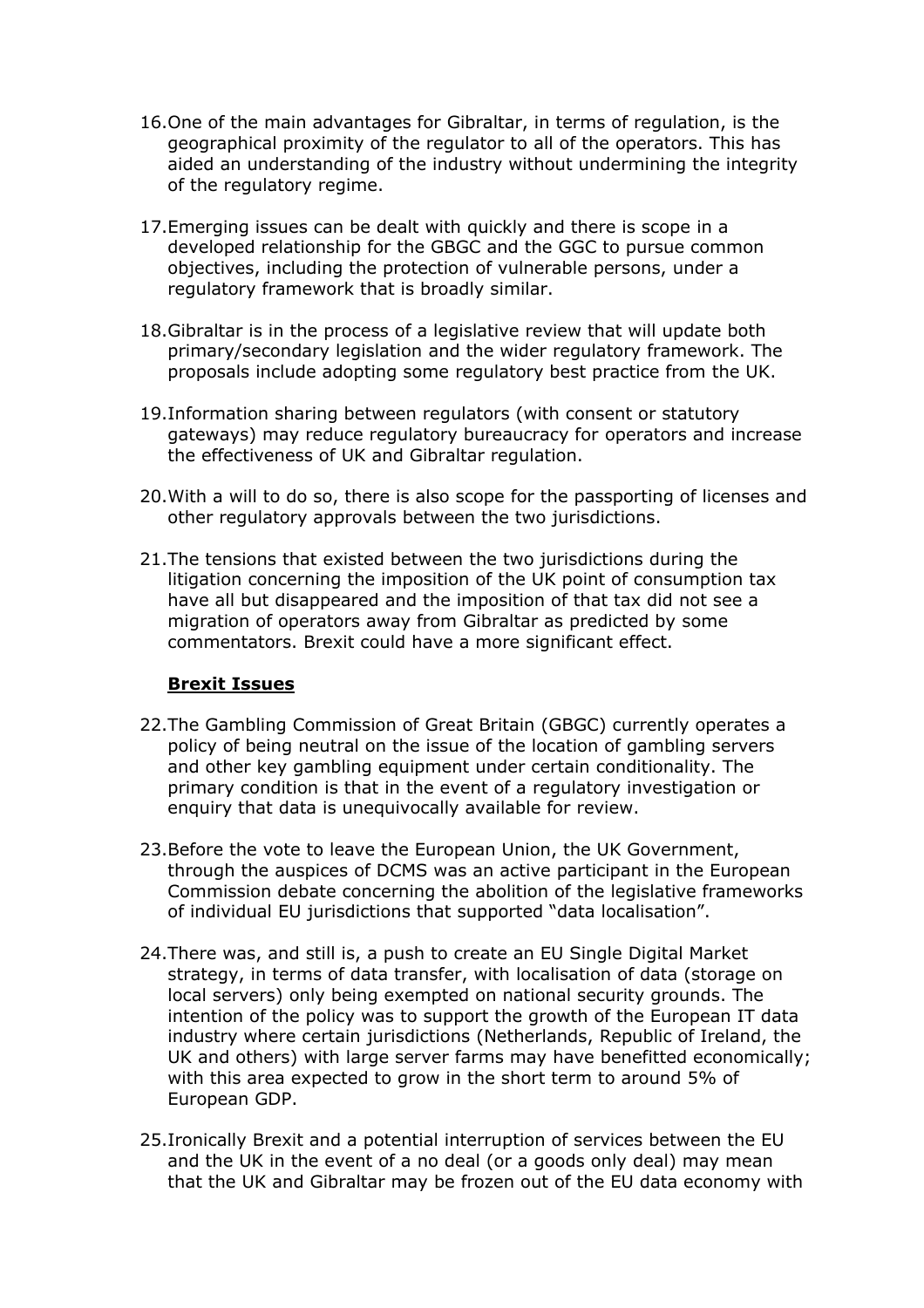an insistence that if UK or Gibraltar entities wish to provide services into the EU, they will need to be (a) domiciled in the EU (b) store data on servers based in the EU (b) be licensed in the EU.

- 26.That may also mean that on a reciprocal basis that the UK Government has the capability to impose similar restrictions. This could mean that gambling operators with technology based in Malta or elsewhere in the EU may not be able to access the UK market (unless licensed in the UK or Gibraltar and with servers in one of those two locations). This would require a change in GB Gambling Commission policy, but that would be a political decision, not a regulatory one. The change would not require primary legislation.
- 27.A failure by the UK Government to act quickly on this issue, in the event of "no deal", could have negative effects on the Gibraltar gambling industry and the Gibraltar economy.
- 28.The landscape is further complicated by the existence of GDPR and the fact that transfers of data can only move externally from the EU if the jurisdiction to which the data is transferred in the event the EU Commission designates the jurisdiction as have equivalent levels of data protection (including abiding by the principles of GDPR). Gibraltar has GDPR compliant data protection legislation but, like the UK, can only apply for equivalence after the departure from the EU.
- 29.It is anticipated that post-31st October European data regulators will start enforcement proceedings against operators to disrupt the natural flow of data to and from the EU.
- 30.It is against this background that Gibraltar's B2C operators, with EU exposure have been developing and implementing contingency plans. Those that are UK facing are generally less affected, because access to the UK market has been guaranteed.

### **Research**

- 31.Gibraltar has already publicly supported the UK's National Harm Reduction Strategy. Gibraltar based operators are leading on technology developments to identify markers of harm and in commitments around funding and other harm reductions measures.
- 32.Coordination between online operators is essential in terms of sharing best practice and discovering what works and what does not. We believe that objective academic research with access to industry data is an essential part of the process.
- 33.The University of Gibraltar is in the process of setting up an Academic Chair to lead a faculty on research into problem gambling and provide training on responsible gambling best practice for individuals working in the industry. Operators have provided funding guarantees and commitments in respect of the provision of data which will be made readily available to the wider academic community.